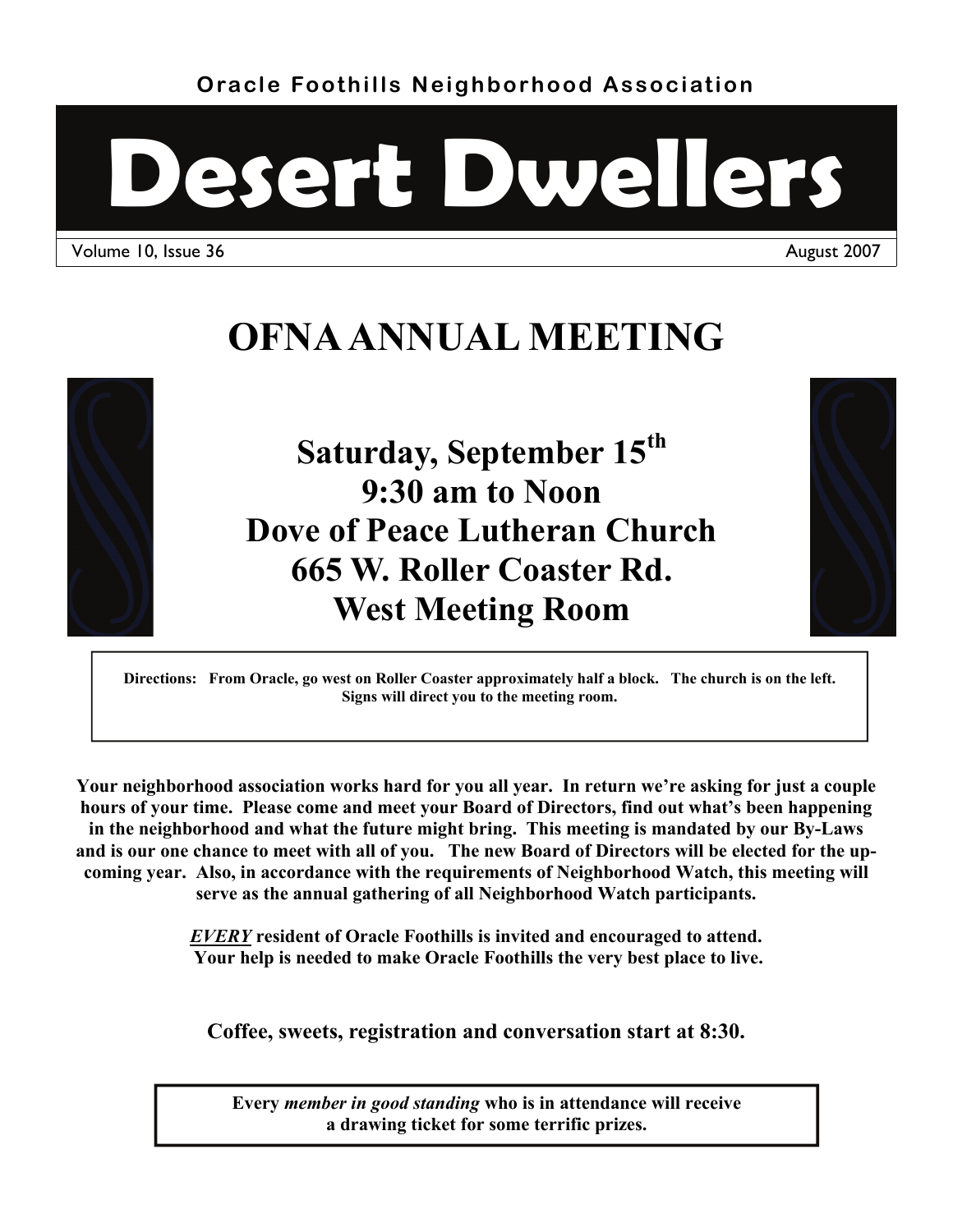## **EVERY NEIGHBORHOOD RESIDENT IS INVITED!**

Come Party with your Neighbors **at the 9th Annual** 

**OFNA Picnic!** 

Saturday,

October 27th

One pm to Dark

In the **wash** on the **south side of Yvon Drive**, **next to 220 E. Yvon (The Chocolate House). It will be an afternoon of food, fun, music, games, and friendly conversation.** 

# Bring a dish to share

Our crew of chefs will be serving up delicious barbequed **chicken** and **hot dogs**

 Utensils, Paper Products and Soft Drinks and Ice will be provided You may bring your own beer or wine

## **There'll be lots of fun activities for the kids, including a piñata and a jumping castle!**

For more information, or to volunteer to help, contact Jay DeAngeli, 690-1107 or Camille Zachmeier, 888-4262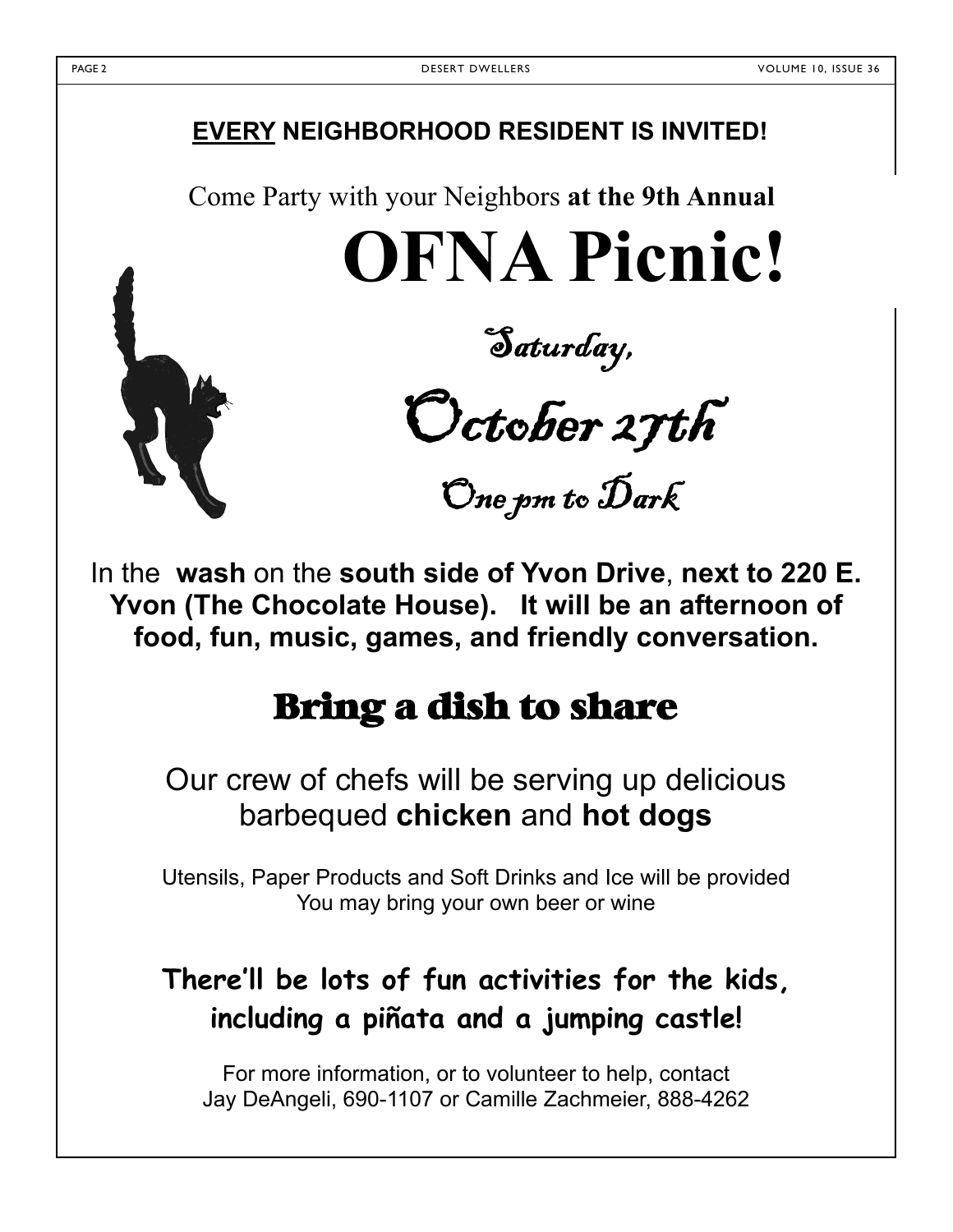#### **OFNA Candidates for Board of Directors, 2007-2008 (Tentative Slate, Subject to Board Approval)**

**Jay DeAngeli:** (Incumbent Board Member, current Treasurer) During my 33-year career with AT&T, I worked as project manager on numerous large telecommunications projects, both in the U.S. and overseas. Our travels and working assignments took us to Asia, Africa and Europe. After retiring, I was active in home building and remodeling in Reno. My wife Carole and I moved to Oracle Foothills in 1995, coming from the high desert foothills of Reno, Nevada (my birthplace). We have been very active in our neighborhood association and plan to continue our efforts. Some of the activities with which I have been involved include: publication of the quarterly newsletter; continuation of our annual picnic; the ongoing maintenance of a safe, clean and attractive neighborhood; promotion of open communication among the neighbors. I would be honored to serve on the Board of Directors for another year.

**Sig Eisner**: (Incumbent Board Member) I have been a resident of the Oracle Foothills neighborhood since 1995. I was educated at the Universities of Arizona, California (Berkeley) and Columbia and spent over 30 years as a member of the English Department at the University of Arizona. For over 55 years I have been married to Nan Eisner. Nan and I are the parents of six and the grandparents of 12.

**Gene Isaak:** (Incumbent Board Member) I am a 37 year resident of the neighborhood. I have degrees from the U of N. Dakota and NYU Law Schools. I have practiced law all those years in Tucson and am still practicing. We raised two children here and although they are now on their own they visit us often, each with one grandchild. We enjoy the neighborhood because it is relatively close in but the lots are big enough to allow privacy. I am interested in keeping this a safe neighborhood and in getting the streets repaved.

**Sharon Laird:** (Incumbent Board Member) It has been my pleasure to serve on the Board for 2 years. I moved back to Tucson in 2003, but I was here from 1969 to 1975 - lived on the golf course at OVCC, which was way out! I'm a U of A graduate. My adult children are all Arizona residents. My husband, Frank, is a retired anesthesiologist. We lived in Phoenix where I was a Realtor. We prefer Tucson - smaller, higher & much cooler. We appreciate the mountains, desert plants  $\&$  its wildlife - we have a lot! I am impressed with our various functions – Neighborhood Watch, annual trimming, attempted road maintenance and the PICNIC. Hope to see you at the Annual Meeting.

**Scott Odom:** (Incumbent Board Member) I was born and raised in Phoenix, where I learned to tolerate and even enjoy the extremes of the desert. My fondness for Tucson grew during undergraduate studies at the University of Arizona. In addition to providing a fun academic environment, the University is the venue in which I first met my lovely wife, Ashley. In May of 2000, I received a bachelor's degree from the college of business with majors in Finance, Accounting, and Entrepreneurship. After graduation, I worked as an auditor in the Phoenix office of KPMG, a large public accounting firm. In August 2001, I was able to break away from work just long enough to marry sweet little Ashley. And after two years with KPMG and the attainment of my CPA certificate, I made the surprisingly easy decision to leave public accounting. With Ashley working as a technology consultant, our options were wide open in regard to geographic location. After mulling things over, we narrowed our choice down to either Denver or Tucson. Of course, you all know which town won out in the end. A large part of our decision was based on this wonderful neighborhood. The characteristics of (1) natural desert and (2) heterogeneity of homes were both present here, and we were supremely excited that a home fitting our needs and our budget was actually available in such a setting. The rest, as they say, is history. Since moving to Tucson, Ashley has shifted careers and is now a 7th grade math teacher at Flowing Wells Junior High. I am currently the Vice President - Finance at Vantage West Credit Union. Ashley and I have sincerely enjoyed our first few years in the 'hood. Most of all, we love the wildlife sightings and the peaceful surroundings. As a board member, conserving and protecting the special habitat within our neighborhood would be at the top of my agenda.

**Karl Oxnam**: (Incumbent Board Member) Five years ago my wife Maliaca and I were fortunate to find a home in what some of our good friends said was the best neighborhood in Tucson. After attending OFNA meetings and picnics we have been able to confirm that the people in the neighborhood match the beautiful surroundings. Maliaca, raised in Mississippi, has been a faculty librarian at the U of A for 7 years. A native Tucsonan myself, I have enjoyed a 15 year career in the Tucson Unified School District currently teaching at Catalina Magnet High School. We both hold masters degrees in our field and are UofA alumni! We are very proud parents of Gabriella 2.5 yrs. and Gracie 4 months! Our approach can be summed up by our email address: Lifeisgoodx2@yahoo.com! It would be an honor to work on behalf of the residents of the neighborhood.

**Carolyn Denison Redmore:** (Incumbent Board Member, current Vice President) After making the decision to locate full time to Tucson from St. Louis, Mo., my husband, Derek, and I were pleased to find this neighborhood with its low key eclectic ambiance, amazing desert habitat, and awesome views. Serving on the OFNA board is an opportunity to become better acquainted with our neighbors and issues impacting neighborhood life. If elected to the board I would draw on my experience as a psychologist in assessing issues and developing/implementing/ evaluating action plans. More specifically, I am interested in outreach to newcomers and ongoing neighborhood assistance. I hail originally from the Cajun and rice lands of south Louisiana; Derek, my husband, is a chemist, from the Wolds of Lincolnshire, England. We have two treasured grown children, a son in St. Louis and daughter in Arlington, Va.

**Tom Scarborough:** (Incumbent Board Member, current Secretary) My wife Harriet and I moved into the Oracle Foothills neighborhood in November of 1988. I was teaching high school biology and physical science at the time. Since then, I have completed a thirty year career in public education, including seventeen years as a classroom teacher and thirteen as a building administrator, the last ten of which were spent as principal of Cholla High School. I completed my B.S. in Wildlife Biology in 1969, and after a couple of years of military service I returned to Tucson and the University of Arizona to obtain my teaching certificate. I completed my M.Ed. in 1979 and my Ph.D. in 1986. I retired from TUSD in 2002. I continue to work part-time for TUSD in administrator training. I have served as a volunteer facilitator in the YWCA's "Time to Talk" anti-racism program for the past three years. I have very much enjoyed living in our neighborhood, and I appreciate the work that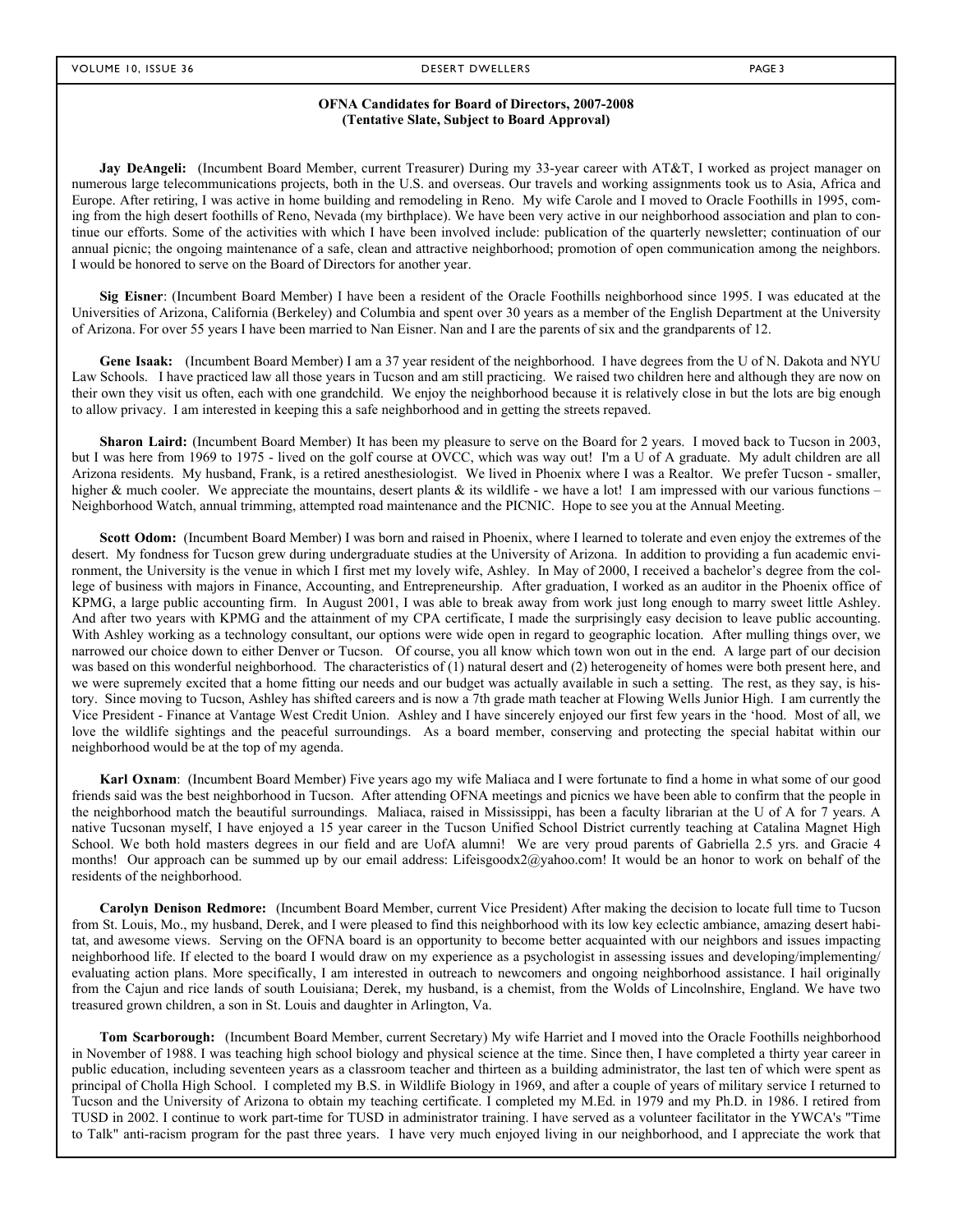former and current board members have done to make this such a nice place to live. One of my goals upon retirement was to become more involved in community service, and what better place to begin than in our own neighborhood? If elected, I will be proud to continue serving on the board, and will work hard to contribute to the good of our neighborhood.

**Barbara Schuessler:** (Incumbent Board Member) I moved to this wonderful neighborhood four years ago and have a strong interest in the preservation of the natural desert landscape and its wildlife. The beauty of our desert and the integrity that has been maintained in our neighborhood is something I would like to continue to focus on and would love to contribute to our sense of community by serving on the OFNA board of directors. Being involved with Reaters has allowed me to meet many wonderful neighbors and to participate in great discussions and to get to know my neighborhood better. I teach flamenco dance at Creative Dance Arts and have my own video business. Growing up in El Paso, I first came to Tucson in 1968 to go to school at the U. of A. Leaving in 1974, but returning to the magnificent Catalina mountains in 1980, Tucson has been my home ever since. I have a B. A. from the U. of A.

**Richard Schwartz:** (Incumbent Board Member) I am a 53-year-old native Tucsonan and a gemologist.

**Greg Smith:** (Incumbent Board Member and current President) I have been a resident of the Oracle Foothills for seven years and cannot think of a better place to live. I have an extensive background in software engineering, but switched careers over a year ago to free up time to pursue educational goals. I am a Realtor(R), GRI, with Realty Executives. I recently completed my Bachelors in Business Management and am pursuing an MBA at the University of Arizona. I would like to join the OFNA board and contribute to keeping our neighborhood safe and to the preservation of our unique environment. My wife, Kelly, and I look forward to raising a family in this wonderful neighborhood!

**Travis Wheeler**: (Incumbent Board Member) My wife (Karen Tempkin) and I are both near-native Tucsonans (we were independently relocated here as wee pups in the late '70s), and moved into the neighborhood over 4 years ago. We love the space, and take great pleasure in exploring the neighborhood streets and washes with our 2 dogs and 10 month-old son, Elliot. I have an undergraduate degree in biology from of the U of A, and am currently pursuing a PhD in Computer Science. This is a special neighborhood, with an uncommon mixture of spacious environs and proximity to the city center. The association has done a fantastic job of protecting the integrity of the neighborhood, sprucing up common spaces, and bringing once isolated neighbors together. As a grateful recipient of these good deeds, I offer my services to assist with association endeavors in the coming years.

**Jesse Wood:** (Incumbent Board Member) I was born in Pecos, Texas, but later moved to Abilene, Texas where I still manage the family farm. I attended Texas A&M University where I studied petroleum geology and pedology (the study of soils). Currently I work with the USDA's Natural Resource Conservation Service as a soil scientist. While at Texas A&M, I met my future wife, Olivia. We moved to Tucson in 1994, and into our house on Genematas Drive in 1995. We have enjoyed the years spent in the neighborhood because of the camaraderie of the neighbors, as well as the variety of wildlife, and we feel fortunate to call this neighborhood home.

**Camille Zachmeier:** (Incumbent Board Member) I am the owner and associate broker at Win3 Realty. I became a Realtor in Texas over 20 years ago. I joined the Tucson Association of Realtors in 2000, less than a year after transferring here with Raytheon. My husband, Bob, and I started Win3 Realty after becoming real estate brokers in 2004. To better educate my clients about the loan process, I attended real estate financing classes and worked as a mortgage lender for three years. I graduated from the University of North Texas with a BA in Business Management. During my 20-year career at Raytheon, I held many positions. I was a Program manager when I retired in 2004 to run our real estate company. I have been a hospital volunteer, and served on the Board of Directors for a children's church camp for three years. I have lived in the Oracle Foothills neighborhood for almost 5 years and was elected to the Board of Directors last year. I look forward to the opportunity to serve on the Board of Directors for the Oracle Foothills Neighborhood Association.



### Trees for Tucson

The fall planting season is almost upon us. The Trees for Tucson program continues to offer young trees to area residents for a very nominal fee. From their website: "Trees for Tucson began in 1989 as a program of Tucson Clean & Beautiful, a nonprofit environmental organization, to encourage and facilitate tree planting in the Tucson metropolitan area using desertadapted trees such as mesquite and desert willow. Trees help beautify the community as well as conserve energy by shading buildings, provide habitat

for wildlife, absorb air and water pollutants, control stormwater runoff, soil erosion and wind."

Go to the website for more information and to download an application for trees: http:// www.tucsonaz.gov/tcb/tft/ If you do not have access to the internet, call 791-3109 and an application will be mailed to you.

There is also valuable information on the website about storm-damaged trees.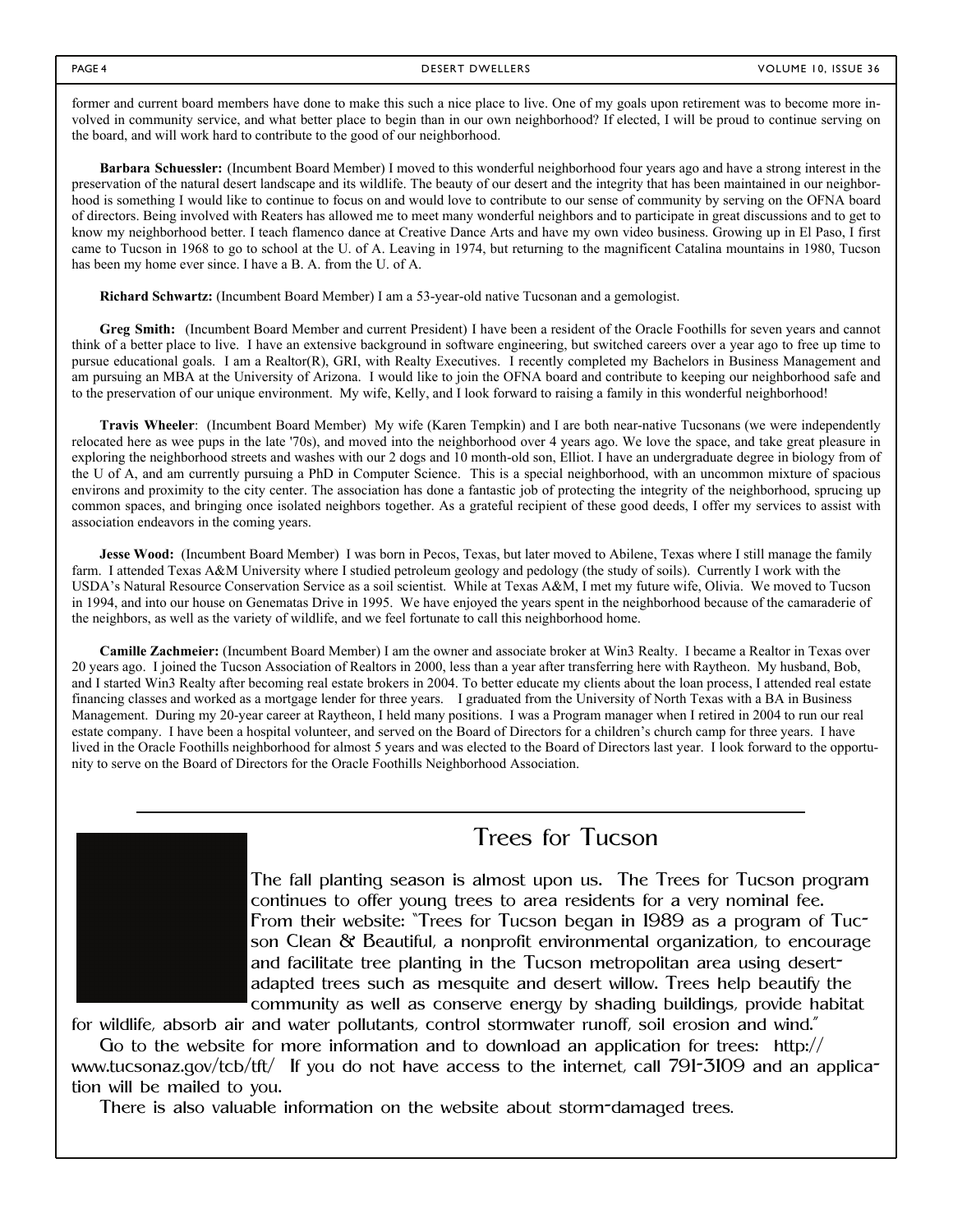### Junk Mail

Day after day do you go to your mailbox only to find it filled with unsolicited, unwanted advertisements? Finding the legitimate mail in this mess can be a challenge. The federal government has made it illegal to send spam to your e-mail box and to send unsolicited faxes to your fax machine. Yet the United States Postal Service not only allows but encourages and benefits financially from the direct mail marketeers' huge volume of mailbox spam. I can't help but marvel at this dichotomy. We worry about global warming and energy consumption, but our government continues to promote this monstrous waste of resources.

Reducing, if not eliminating, the junk mail takes a little persistence and patience, but it can be done. Each piece of mail you receive must contain an address and a bulk mail permit. If this information is not printed on the material itself,

Mail Preference Service Direct Marketing Association PO Box 282 Carmel, NY 10512-0643

Trans Union LLC Name Removal Option PO Box 505 Woodlyn, PA 19094-0505

Experion ATTN: Consumer Service Dept 901 W. Bond St. Lincoln, NE 68521-3694

Equifax Inc. Name Removal Option PO Box 740241 Atlanta, GA 30374-0241

ADVO 2235 S. Central Ave. Phoenix, AZ 85004-2509 (call 602-252-2518)

Tucson Shopper (call 520-622-0101) then it must be accompanied by a postcard containing that information. Below are some addresses to contact bulk mailers. Send each one a letter (or call) requesting that you be taken off their mailing list effective immediately. In addition, call the customer service number of any unwanted catalogs that you receive and ask to be removed from their mailing list.

If you consider the publication you are reading to be junk mail, let me know and I'll take you off the mailing list. I have given serious consideration to making this an electronic-only publication, but there are still quite a number of folks in our neighborhood who would not have access to it. I'd be interested in hearing your opinions on the subject.

*Carole DeAngeli* 

The Money Mine (call: 520-531-1458)

Valpak 8505 Largo Lakes Dr. Largo, FL 33773

Saguaro Gold 9170 E. Bahia Dr., Suite 102 Scottsdale, AZ 85260

### *Manufactured Housing in CR-1*

In the last issue of this newsletter, I told you about the most recent plan to allow manufactured housing in our zoning. committee was in the process of being formed with representatives from each of the Supervisor's districts, as well as from other agencies. The first meeting of this committee will be in September. I would appreciate input from any of you regarding your feelings on this issue so that I may accurately portray the feelings of Oracle Foothills' residents. I will continue to update you on the progress of the committee.

| Oracle Foothills Neighborhood Association<br><b>Financial Statement</b><br>$4/23/07 - 8/15/07$ |          |  |  |  |  |
|------------------------------------------------------------------------------------------------|----------|--|--|--|--|
| Balance Forward                                                                                | \$10,197 |  |  |  |  |
| Income                                                                                         | 52       |  |  |  |  |
| <b>Expenses</b>                                                                                | 429      |  |  |  |  |
| New Balance                                                                                    | \$9820   |  |  |  |  |
| Details are available to all members from the Treasurer,<br>Jay DeAngeli                       |          |  |  |  |  |